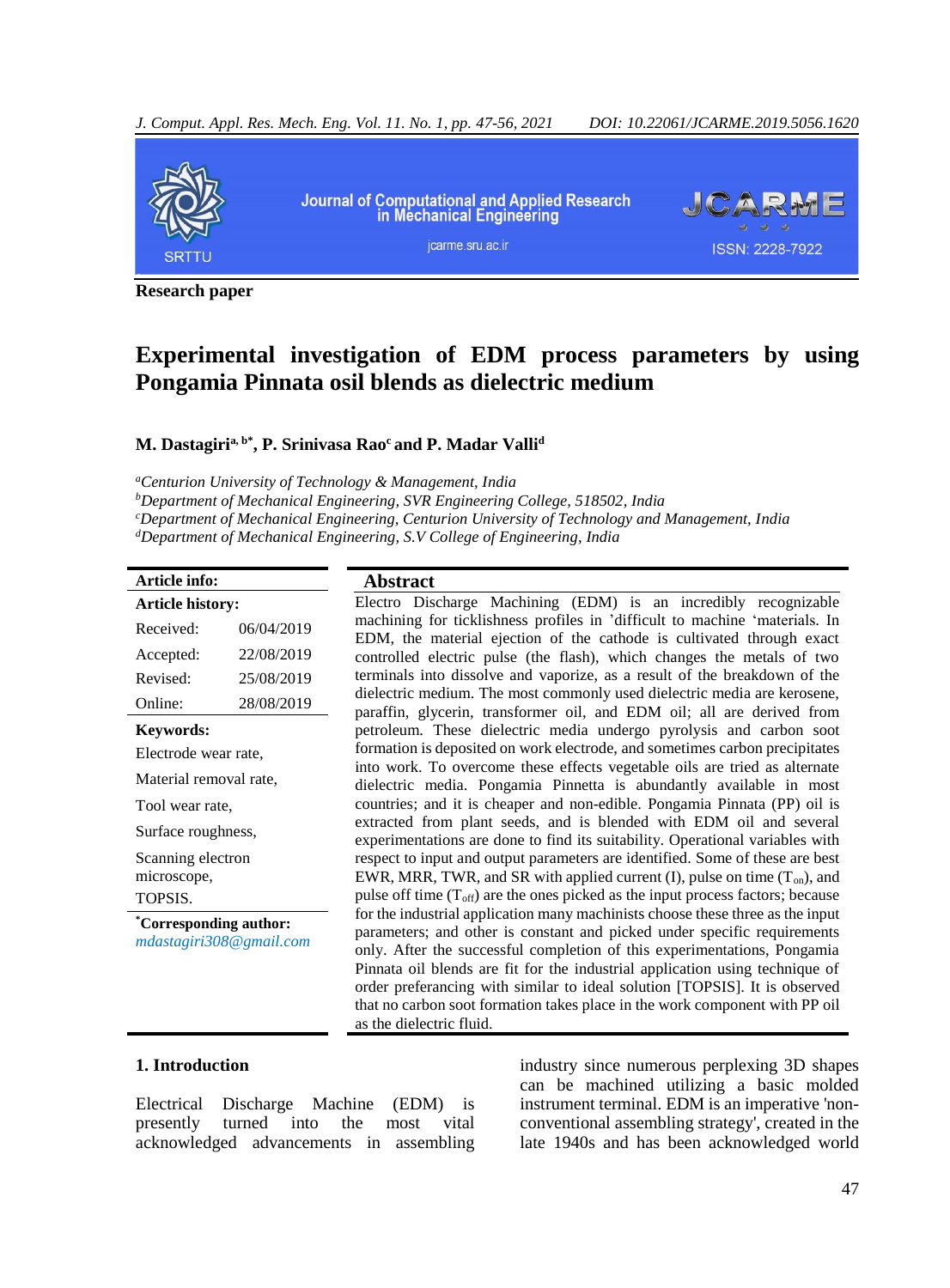wide as a standard handling production of framing instruments to deliver plastics moldings, buzz the bucket castings, manufacturing passes on and so forth. New improvements in the area of material science have prompted innovative designing metallic materials, composite materials, and innovative ceramic production; having great mechanical properties and warm attributes just as adequate electrical conductivity with the goal that they can promptly be machined by start disintegration. Right now, EDM is a far-reaching system utilized in manufacturing for great accuracy machining of a varied variety of conductive materials, for example, metals, metallic combinations, graphite, or even some heat-treated materials, of any hardness. EDM innovation is progressively being utilized in the device, pass on and form making ventures, for machining of warmth treated instrument steels and propelled materials (superalloys, ceramic production, and metal network composites) requiring high accuracy, complex shapes, and high surface completion. Customary machining procedure is regularly founded on the material expulsion utilizing device material harder than the work material and cannot machine them financially.

Working with the advancement of the manufacturing process, the demand for combining materials with high hardness, toughness and effect obstruction is increasing. By and by, such materials are hard to be manufactured by conventional techniques. Subsequently, non-customary machining approaches containing Electro Chemical Machining, ultrasonic machining, and Electrical Discharge Machine (EDM) and so on are linked as hard to machine materials. EDM process with a cathode changes electrical vitality to warm vitality for cutting materials. With this procedure, combination steel, conductive earthenware production, and aviation materials can be machined independently to their hardness and strength. Besides, EDM is equipped for delivering a good, precise, consumption, and wear safe surface. Amid the EDM procedure, the material is disintegrated in front of the electrode and there is no immediate contact between the work piece to the electrode, taking out the mechanical stresses amid machining; along these lines delicate parts can be machined without the danger of harm.

EDM is commonly utilized for form and die making industry and in assembling the car, aviation and careful parts.

## **2. Experimentation**

Electronica make sinker type EDM, the equipment that was chosen to carry out the research, is presented in [Fig.](#page-1-0) 1.

The electrode used for this experiment was pure copper with 10 mm diameter and work component is EN 31 of  $70\times70\times10$  mm size is chosen. Electrical insulation materials, which will keep the stream of flow in an electrical circuit, are being utilized since the earliest starting point of the science and innovation of electrical wonders. Dielectrics are protecting materials that show the property of electrical polarization, along these lines they change the dielectric capacity of the vacuum. The dielectric fluid functions act as a medium for meticulous discharge, temperature transmission agent to engross and transfers the hotness created by the spark between work part to the electrode, quenching medium and strainer system for debris Chakraborty S [\[1\].](#page-7-0)

Generally, usage dielectric fluids are Mineral oils, pure water, and additives that were added to water. Leao and Pash [\[2\]](#page-7-1) by originating certain investigations considered the possibility of combining organic compounds such as ethylene glycol, polyethylene glycol 200, 400, 600, dextrose and sucrose to increase the recital of demineralized water. EDM with gaseous dielectrics (air and  $O_2$ ) performance is higher than the dielectric fluid underneath certain special situations.

<span id="page-1-0"></span>

**Fig. 1.** Electronica make sinker EDM machine.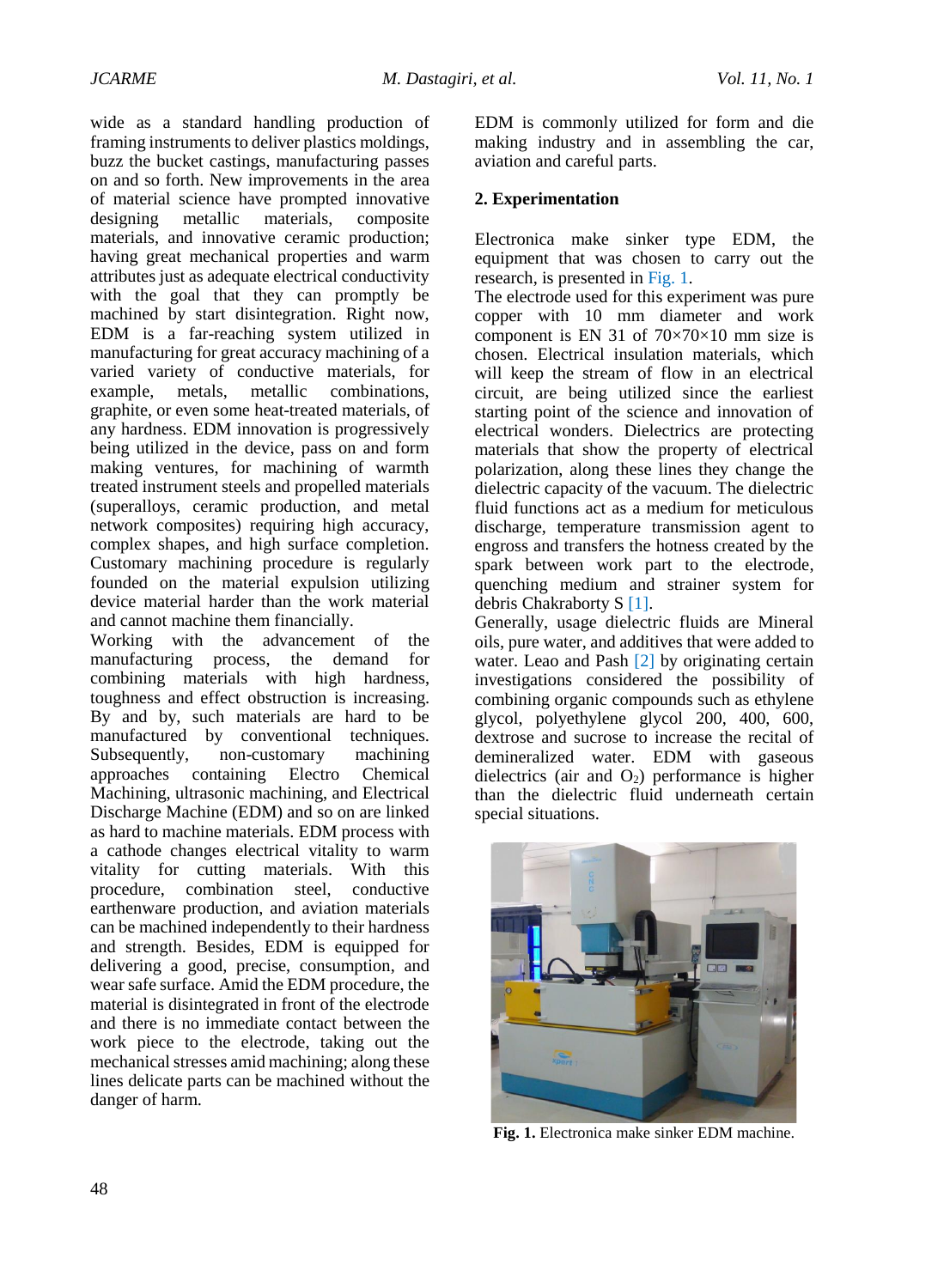Based on Kunieda and Yoshida [\[3\],](#page-7-2) EDM's highest advantage in gas is that electrode wear (almost zero) stays too little, which is said to be self-ruling during the pulse [\[2\]](#page-7-1) Kerosene, EDM oils, and transformer oils. PP oil blends are used for this experimentation. Insulation fluids are specifically founded on their chemical arrangement and properties (e.g. aromatic hydrocarbons, cryogenic fluids, mineral, microorganisms, mixed insulating fluids, silicon, vegetable oils, liquids) [\[4-](#page-7-3)[6\].](#page-7-4) Mineral oils are commonly utilized in electrical transformers as insulating fluids and as a dielectric fluid in the EDM process. They are treated with petroleum distillation and sulfuric acid refinery. Vegetable oils are customary ester molecules with a triglyceride arrangement, beginning as of the compound bond of three unsaturated fats to one glycerol molecule. These oils have for the most part fantastic imperviousness to fire and biodegradability [\[6](#page-7-4)[-10\].](#page-7-5)

Bradshaw [\[8\]](#page-7-6) expressed that 4.8:1 molar proportion of methanol to vegetable oil prompts 98% transformation. This proportion is more noteworthy than 5.25:1 meddled with gravity partition of the glycerol and added pointless cost to the detachment. Freedman, et al. [\[9\]](#page-7-7) considered the impact of the molar proportion of methanol to oil and impact of changes in convergences of tri-, di-and monoglyceride on ester yield. Freedman et. al. [\[10\]](#page-7-5) got the outcomes for methanolysis of sunflower oil, in which the molar proportion shifted from 6:1 to 1:1 and reasoned that 98% change to ester was grown at a molar proportion of 6.1. Bio-oil from Karanja oil demonstrates no erosion on cylinder metal and cylinder liner while biodiesel from Jatrophacurcas has an insignificant destructive impact on cylinder liner [\[11\].](#page-8-0)

#### *2.1. Pongamia Pinnata – oil*

In this research, Pongamia Pinnataoil is chosen as the dielectric fluid to carry out the research. Pongamia Pinnata oil is mixed with EDM oil and different blends are taken to run the experimentation. PP is a type of Leguminasae family. [Figs. 2](#page-2-0)[-3](#page-2-1) show PP tree and seeds respectively, that are local in tropical and calm Asia including some parts of India, China, Japan, Malaysia, and Australia. Blooming begins from four to five years onwards. Cropping of pods and solo almond estimated seeds can happen by 4-6 years and yields 9-90 kg's of seed. The harvest possible for each hectare is 900 to 9000 Kg/Hectare [\[4\].](#page-7-3)

According to statistics, accessible PP lubricant has a capability of 1,35,000 million tons per year and just 6% is being used, and its properties are mentioned in [Table 1.](#page-2-2)

The dielectric test is conducted on the liquid. The dielectric test set with an electrode gap is 2.5 mm as per IEC –  $60156$  standards as shown in Figs. [4](#page-3-0) [–6,](#page-3-1) and the flash and fire point test is conducted as shown i[n Figs. 7](#page-3-2)[-8;](#page-3-3) whileits respective values are tabulated and shown i[n Table 2.](#page-3-4)



**Fig. 2.** Pongamia Pinnata tree with fruits.

<span id="page-2-0"></span>

**Fig. 3.** Pongamia Pinnata seeds.

<span id="page-2-2"></span><span id="page-2-1"></span>**Table 1.** Physico-chemical properties of PP – oil and EDM oil.

| Property               | Unit      | PP oil value     | EDM oil<br>value        |
|------------------------|-----------|------------------|-------------------------|
| Color                  |           | Yellowish<br>red | no color                |
| Odor                   |           | odd odor         | no odor                 |
| Density                | gm/cc     | 0.924            | $0.820$ at<br>$150^0$ C |
| Flash point            | ${}^{0}C$ | 225              | 155                     |
| Fire point             | ${}^{0}C$ | 230              | 170                     |
| Dielectric<br>strength | KV/mm     | 24               | 15                      |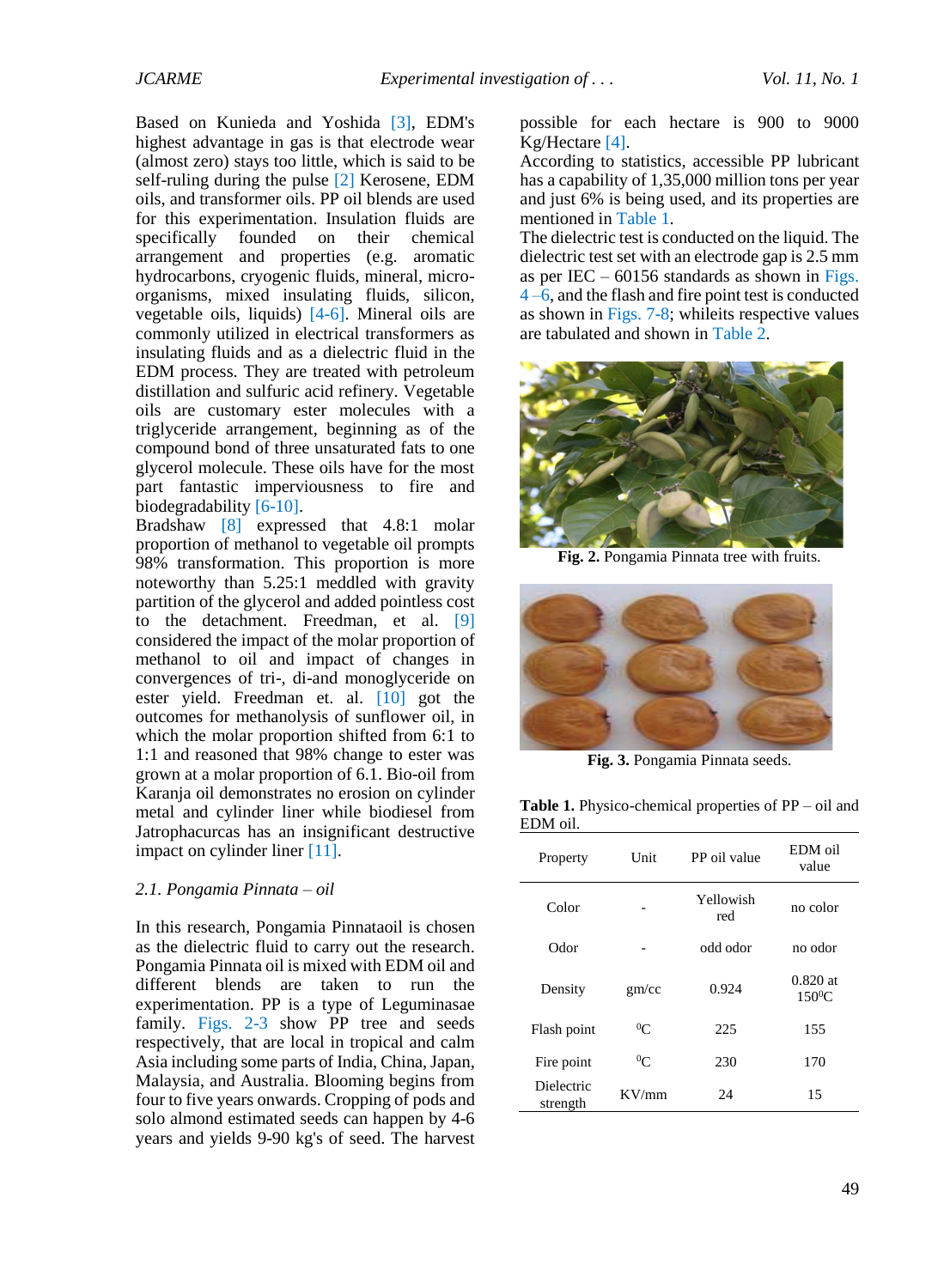

**Fig. 4.** Liquid dielectric test apparatus for breakdown measurement.

<span id="page-3-0"></span>

**Fig. 5**. Electrode gap is 2.5 mm as per by IEC-60156 standard.



**Fig. 6**. Oil chamber for breakdown voltage measurement with sample oil.

<span id="page-3-2"></span><span id="page-3-1"></span>

Fig. 7. Saybolt viscometer apparatus while conducting experimentation.

<span id="page-3-4"></span>

| Table 2. Dielectric strength, flash and fire points of |  |  |  |
|--------------------------------------------------------|--|--|--|
| EDM oil, PP oil and its blends.                        |  |  |  |

| S1<br>N <sub>o</sub> | Oil description | Dielectric<br>strength<br>KV/mm | Flash<br>point<br>${}^{0}C$ | Fire<br>point<br>${}^{0}C$ |
|----------------------|-----------------|---------------------------------|-----------------------------|----------------------------|
| $\mathbf{1}$         | PP90-10         | 22.5                            | 165                         | 190                        |
| 2                    | PP80-20         | 22                              | 160                         | 180                        |
| 3                    | PP70-30         | 21                              | 155                         | 180                        |
| 4                    | PP60-40         | 21                              | 160                         | 170                        |
| 5                    | PP50-50         | 23.3                            | 135                         | 160                        |
| 6                    | PP40-60         | 21                              | 160                         | 175                        |
| 7                    | PP30-70         | 22.3                            | 160                         | 170                        |
| 8                    | PP20-80         | 19                              | 160                         | 185                        |
| 9                    | PP10-90         | 18.5                            | 160                         | 185                        |
| 10                   | EDM oil         | 15                              | 155                         | 170                        |

#### Table 3. EDM parameters with its levels.

| Parameters           | Level- | Level- | Level- | Level- |
|----------------------|--------|--------|--------|--------|
| Current $(I)$        | 9      | 12     | 15     | 18     |
| $T_{on}(\mu s)$      | 100    | 200    | 500    | 900    |
| $T_{\rm off}(\mu s)$ | 100    | 200    | 500    | 900    |



**Fig. 8.** Cleaveland flash & fire point apparatus during conducting of experimentation.

## <span id="page-3-3"></span>*2.2. Orthogonal array*

In this investigation three factors are chosen, 4 levels of full factorial examination is taken, i.e.4^3=64 investigations [\[5,](#page-7-8) [7\].](#page-7-9) The directed Taguchi explored different avenues regarding an L16 orthogonal exhibit (16 tests, 3 factors, 4 levels); appeared in Table 3. I,  $T_{on}$ ,  $T_{off}$  as input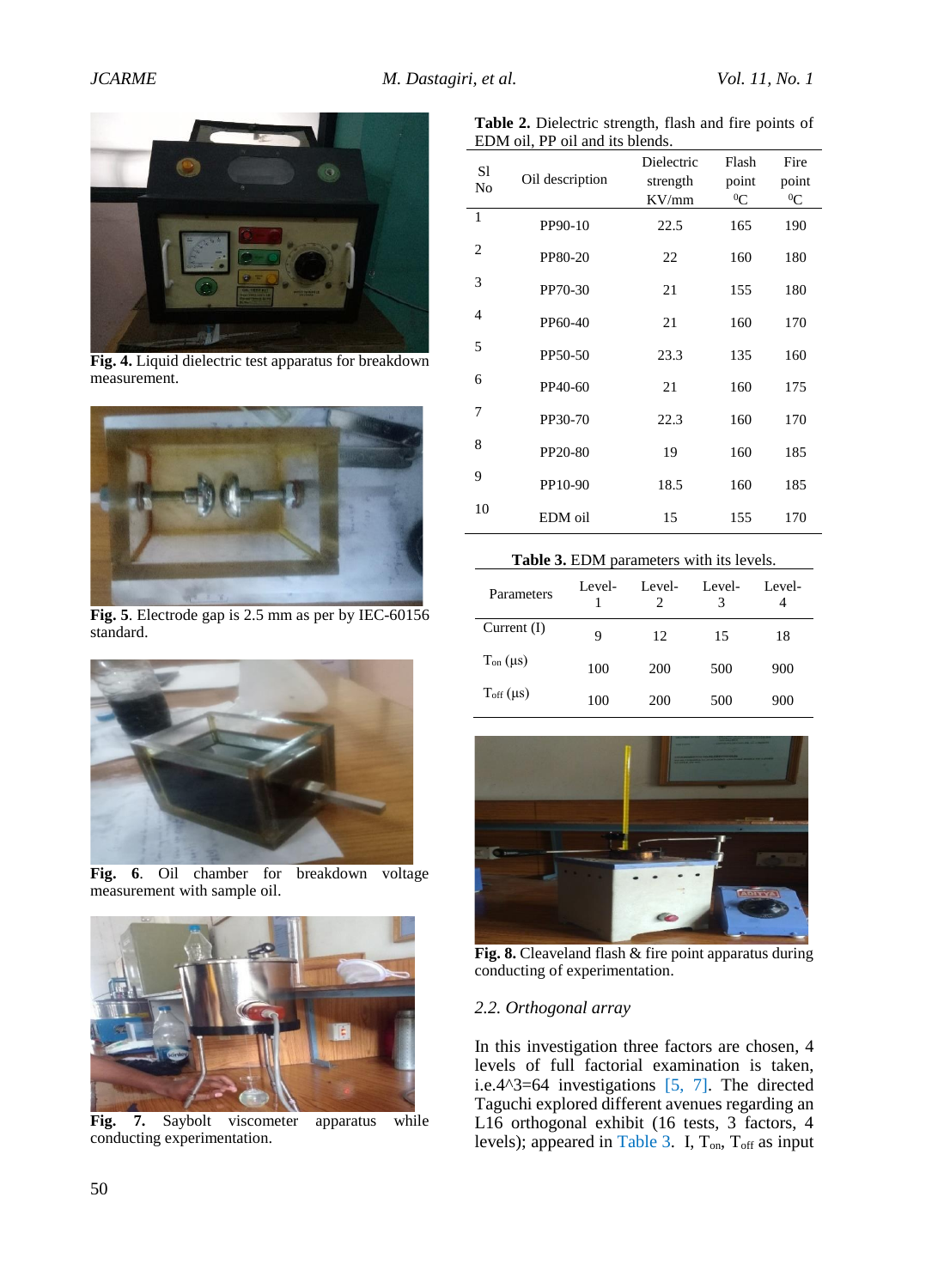parameters resulted in better MRR, TWR, EWR, and SR.

The reduced mass of work part MRR and SR for machined surface are measured in every experimental trial. are measured in every experimental trial. The MRR, TWR are measured by the loss in weight and a weighing scale with least count of 0.001 mg. It is then divided by the density of work material and tool respectively in order to convert it into volumetric term and is further divided by the actual machining time to obtain the MRR and TWR in terms of mm<sup>3</sup> /min. The machining time for each trail is for 10 minutes. The TalySurf Roughness tester assesses the SR (Ra) of the work part

#### **3. Results and discussion**

For comparing the experimental investigations Technique of Order Preference with Similar to Ideal Solution (TOPSIS), a multiple attribute decision criterion technique is employed in the present work.

TOPSIS method [\[5-](#page-7-8)[11\]](#page-8-0) is applied for the experimental machine responses to find out the best response of all experimental trails. The PP oil and EDM oil mixed with different proportions were used for each experimentation, consisting of 16 trial runs. In this experimentation, PP oil is blended with EDM oil with a volume as PP90-E10, PP80-E20, PP70- 30, PP60-40, PP50-50, PP40-60, PP30-70, PP20-80, PP10-90, and E100 are of total 10 number of experimentations were conducted; i.e. with each blend, each blend with again experimentation of L16 trails, the output as MRR, TWR, EWR, and SR were taken. The performance of bio-dielectric blends was checked with TOPSIS [\[12\].](#page-7-10) The experimental trails of all PP oil and its blends outputs of MRR values are shown in the graph of [Fig.](#page-4-0) 9. The MRR values of PP oil and its blends are close to that of the pure EDM oil. The PP oil properties are better than that of EDM oil that shows a good impact on the TWR, EWR, and SR.

The Tool Wear Rate values of EDM oil experimental values that are shown in [Fig. 10](#page-4-1) are greater than that of pure PP oil and its blends, which leads to more amount of tool wear that will occur with EDM oil. Due to this, more amount of time will take to reshape the tool for the multiple numbers of times, which raises the tool making cost.

Electrode Wear Rate is the ratio of wear weight of the tool to the wear weight of the work piece; the values of EWR is compared with EDM oil and pure PP oil as is exposed in graph [Fig. 11](#page-4-2) and its blends values are greater and on it of EDM oil.

While the SR value is compared with EDM oil to pure PP oil and its blends, all values are less than that of EDM oil value. In any manufacturing processes the crucial objective is less surface roughness and more MRR; hence the pure PP oil and its blends got good results in comparison to EDM oil as shown i[n Fig. 12.](#page-5-0)



<span id="page-4-0"></span>**Fig. 9.** Material Removal Rate for PP blends with EDM oil vs. EDM oil.

**TWR for Pongamia Pinnata blends vs EDM** oil



<span id="page-4-1"></span>**Fig. 10.** Tool Wear Rate for PP blends with EDM oil vs. EDM oil.

**EWR for Pongamia Pinnata oil blends vs** 



<span id="page-4-2"></span>**Fig. 11.** Electrode Wear Rate for PP blends with EDM oil vs. EDM oil.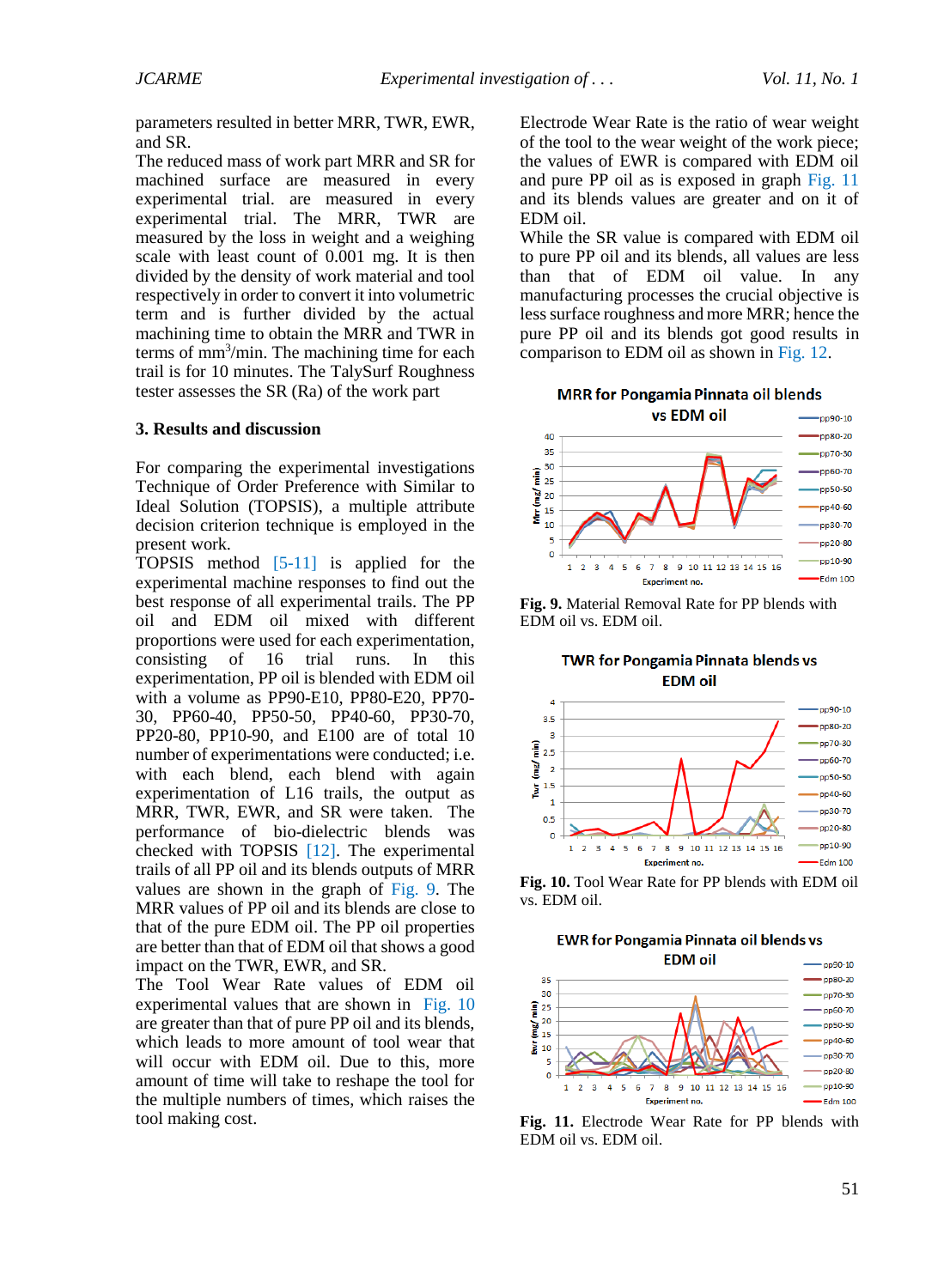Edm 100

**EDM** oil  $16$  $n90-10$  $14$ pp80-20  $12$ pp70-30  $10$ pp60-70  $s_{r}(\mu m)$  $\overline{\mathbf{r}}$ pp50-50 pp40-60 pp30-70 pp20-80  $\circ$ pp10-90 8 9 10 11 12 13 14 15 16  $\overline{7}$ 

SR for Pongamia Pinnata oil blends vs

<span id="page-5-0"></span>**Fig. 12.** Surface Roughness for PP blends with EDM oil vs. EDM oil.



**Fig. 13.** PP 30-70 SEM image of experiment trail No. 1.



**Fig. 14.** PP 50-50 SEM image of experimentation trail No.1.

<span id="page-5-1"></span>

**Fig. 15.** PP 50-50 SEM image of experimentation No. 1.



**Fig. 16**. PP 50-50 SEM image of experimentation No. 1.



**Fig. 17.** PP 90-10 SEM image of experimentation No.1.

<span id="page-5-2"></span>

**Fig. 18.** PP 90-10 SEM image of experimentation No. 1.

## <span id="page-5-3"></span>*4.1. SEM Analysis*

Fig. 13 is the SEM micrographs and Fig. 14 is the SEM image observed at 100X magnification [with deb](#page-5-0)ris, cracks, globules [13-16] [at Pulse o](#page-5-1)n time =  $100 \mu s$ , pulse off time =  $100 \mu s$ , and peak current = 9A,  $\bar{R}a$  = 3.312  $\mu$ [m, 3](#page-7-11)[.347](#page-7-12)  $\mu$ m, 3.083 μm sample of 3 values measured through Talysurf.

It was found from SEM micrographs in Figs. 14 and 15 that fewer craters and no micro-cracks were molded at low peak current 9A and T<sub>on</sub> 100 μs. [Due](#page-7-13) to the low peak current and  $T_{on}$ , the work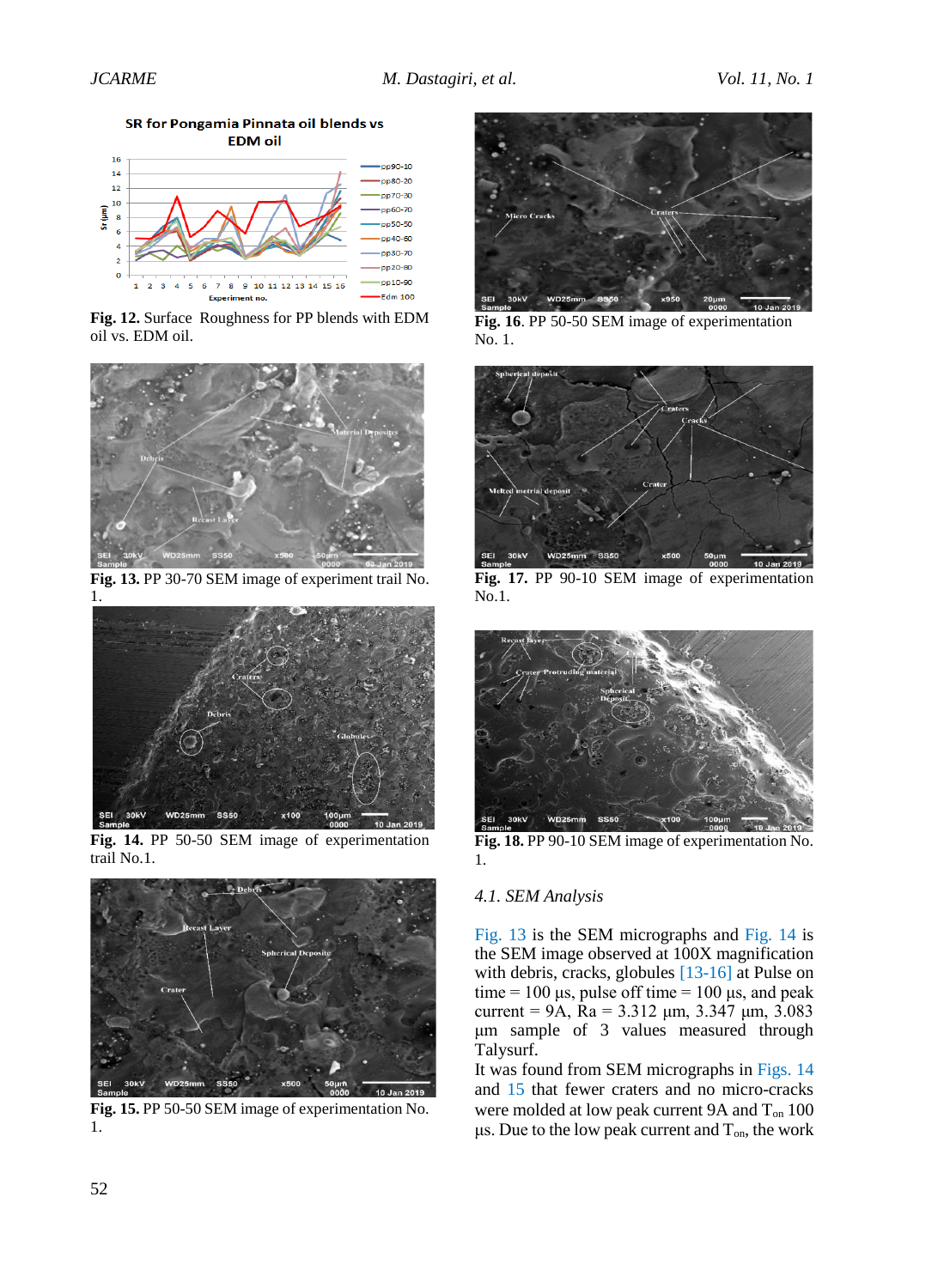surface is imposed with less intensive discharge. [17-19] High peak current and low  $T_{\text{off}}$  increased the debris in the spark gap, which leads to [abnorma](#page-8-1)l arcing. From Figs. 6-10 in all experimental images, no carbon content ingredients are dissolved in [the work](#page-3-1) [com](#page-4-1)ponent. Fig. 17 is the observation from SEM picture at 500X magnification with Spherical deposit, [debris,](#page-5-2) material deposition, crater, [20-23] cracks at higher  $T_{on}$  = 900 μs,  $T_{off}$  = 100 μs and I  $= 18$  A, Ra = 4.886 μm, 4.650 μm, 4.911 μm. Fig. 18 is the SEM image observed at 100X recast layer, crater, spherical deposit, spherical [globules](#page-5-3), and protruding material.



**Fig. 19.** EDM oil SEM image at X100 magnification for experimentation No. 1.

<span id="page-6-0"></span>

**Fig. 20.** EDM oil SEM image at X500 magnification for experimentation No. 1.

<span id="page-6-1"></span>

**Fig. 21.** EDM oil SEM image at X500 magnification for experimentation No. 1.

<span id="page-6-2"></span>Fig. 19 image observed at X 100 magnification with lumps of debris, spherical globules, craters,

[deep cra](#page-6-0)ters. It was detected from SEM micro graphs Fig. 20 that craters, spherical globules, debris, and recast layer, carbon soot were molde[d at curre](#page-6-1)nt 9A and  $T_{on}$  100 μs.

Fig. 21 SEM micrographs observed at 500X magnification with Spherical globules [24-30], [lumps of](#page-6-2)

deposit, debris, material deposition, the [crat](#page-8-3)[er at](#page-8-4) higher T<sub>on</sub> = 100 μs, T<sub>off</sub> = 100 μs and peak I= 9 A, Ra =  $5.099 \mu m$ ,  $5.254 \mu m$ ,  $5.111 \mu m$  at X 500 magnification.

For the most part by utilizing ordinary hydro carbon-based paraffin crude oils as dielectric liquids, because of high vitality will breaks the dielectric quality around then some measure of carbon will separate in the mean time the work material goes disintegrate amid this time the disseminated carbon particles will blend in to the workpiece frames carbon soot, to check this effect by utilizing bio-oils like PP oil blends as dielectric liquid no carbon soot development is watched from Figs. 13 to18 and in with using of EDM oil carbon soot is observed in Fig. 21.

## **4. Conclusio[ns](#page-5-0)**

- The PP oil properties are like flash point, fire point and dielectric strength are greater than the EDM oil.
- Carbon content dissolving in to the work material is not found with PP oil as a dielectric medium.
- Material Removal Rate values of PP oil and its blends are nearer and greater than EDM oil values.
- Surface roughness values of PP oil and its blends values are less than that of EDM oil, which is a great requirement for the machining process.
- The cost analysis of EDM oil, Mineral oils, etc. are costlier than the PP oil.
- The mineral oils were obtained from crude oil, the crude oil reserves are depleting fast, may not be available after some time.
- Crude oil sources are the non-renewable source of energy after exhausting of these reserves so definitely need to choose for an alternate source of oils i.e. bio-oils.
- Usage of EDM oils, Kerosene, mineral oils causes dissolving of carbon content into the work surface, which leads to the change of material property.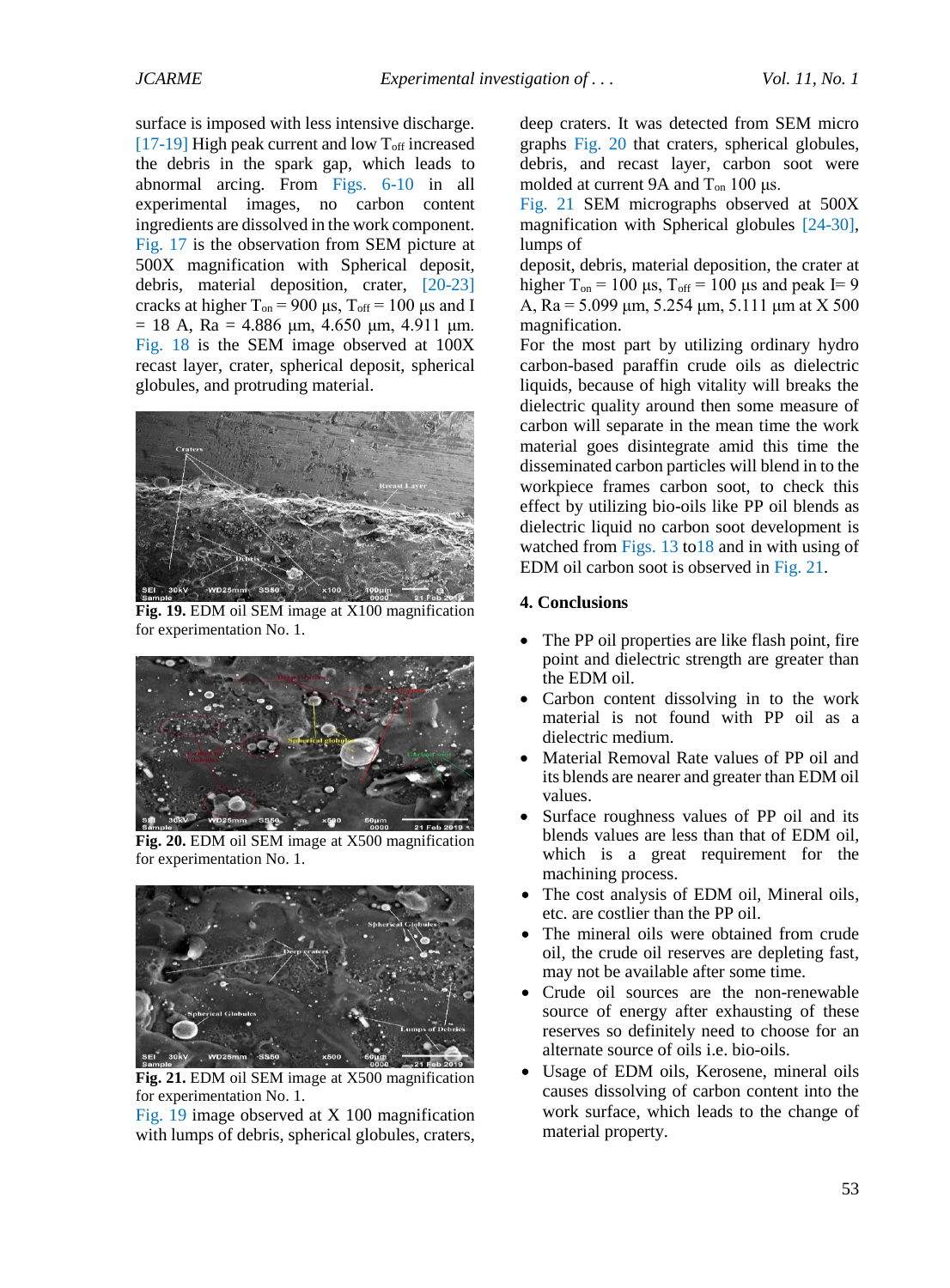Hence from these, it is concluded that PP oil and its blends can be used as an alternate to commercial EDM oil or mineral oils as a dielectric fluid.

## **Acknowledgment**

The present work is carried out at Centurion University of Technology and Management, India and the authors are thankful to the management for availing the machining facilities of EDM and other testing facilities.

## **References**

- <span id="page-7-0"></span>[1] S. Chakraborty, V. Dey and S. K. Ghosh "A review on the use of dielectric fluids and their effects in electrical discharge machining characteristics". *Precis. Eng.*, Vol. 40, pp. 1-6, (2015).
- <span id="page-7-1"></span>[2] F. N. Leao and I. R. Pashby. "A review on the use of environmentally-friendly dielectric fluids in electrical discharge machining". *J Mater. Process. Technol.*, Vol. 149, No. 1-3, pp. 341–6, (2004).
- [3] M. Kunieda and M. Yoshida, "Electrical discharge machining in gas". *Ann CIRP*, Vol. 46, pp.143–6, (1997).
- <span id="page-7-3"></span><span id="page-7-2"></span>[4] S. N. Bobade and V. B. Khyade, "Detail study on the Properties of Pongamia Pinnata (Karanja) for the Production of Biofuel", *Res. J. Chem. Sci.,* Vol. 2, No. 7, pp. 16-20, (2012).
- <span id="page-7-8"></span>[5] M. Dastagiri, P. Srinivasa Rao and P. Madar Valli, "Optimization of EDM process parameters by using heuristic approach", *Mater. Today: Proc.,* Vol. 5, No. 13, pp. 27036-27042, (2018).
- [6] I. Fofana, "50 Years in Development of Insulating Liquids", *IEEE Elect. Insul. Mag.,* Vol. 29, No. 5, pp. 13-25, (2013).
- <span id="page-7-9"></span><span id="page-7-4"></span>[7] A. A. Pollitt. "Mineral Oils for Transformers and Switchgear", *IEEE Elect. Insul. Mag.* Vol. 89, No. 20, pp. 15- 22, (1942).
- <span id="page-7-6"></span>[8] Z. H. Shah and Q. A. Tahir, "Dielectric Properties of Vegetable Oils", *Jsr Journal of Scientific Researchs,* Vol. 3, No. 3, pp. 481-492, (2011).
- [9] A. A. Abdelmalik, J. C. Fothergill and S. J. Dodd, "Electrical Conduction and

<span id="page-7-7"></span>Dielectric Breakdown Characteristics of Alkyl Ester Dielectric Fluids obtained from Palm Kernel Oil", *IEEE Elect. Insul. Mag.,* Vol. 19, No. 5, pp. 1623-1632, (2012).

- <span id="page-7-5"></span>[10] M. Augusta and G. Martins, "Vegetable oils an Alternative to Mineral Oil for Power Transformers-Experimental Study of Paper Aging in Vegetable Oil Versus Mineral Oil", *IEEE Elect. Insul. Mag*., Vol. 26, No. 6, pp. 7-13, (2010).
- [11] M. P. Dastagiri, S. Rao and P. Madar Valli. "TOPSIS, GRA methods for parametric optimization on wire electrical discharge machining (WEDM) process." *All India Manuf. Technol. Des. Res. Conf. (AIMTDR–2016)* College of Engineering-India, PP 497-504, ISBN: 978-93-86256- 27-0, (2016).
- <span id="page-7-10"></span>[12] P. Govindan and S. S. Joshi, "Analysis of micro-cracks on machined surfaces in dry electrical discharge machining". *J. Manuf. Proc.*, Vol. 14, pp. 277–288, (2012) .
- <span id="page-7-11"></span>[13] B. Ekmekci, O. Elkoca, A. E. Tekkaya and A. Erden, "Residual stress state and hardness depth in electrical discharge machining: de-ionized water as dielectric liquid". *Mach. Sci. Technol.*, Vol. 9, No. 1, pp. 39–61, (2005).
- [14] M. Dastagiri and A. H. Kumar, "Experimental Investigation of EDM Parameters on Stainless Steel & En41b" [J]. *Procedia Eng.*, Vol. 97, pp. 1551– 1564, (2014).
- <span id="page-7-13"></span>[15] A. Kumar, V. Kumar and J. Kumar, "Microstructure Analysis And Material Transformation Of Pure Titanium And Tool Wear Surface After Wire Electric Discharge Machining Process" *Mach. Sci. Technol., Taylor & Francis Group,* LLC ISSN: 1091-0344 print/1532-2483 online.
- <span id="page-7-12"></span>[16] A. Kumar, V. Kumar and J. Kumar, "Multi-response optimization of process parameters based on response surface methodology for pure titanium using WEDM process". *Int. J. Adv. Manuf. Technol.*, Vol. 68. No. 9, pp. 2645-2668, (2013).
- [17] A. Hascalik and U. Caydas, "Electrical Discharge Machining of titanium alloy (Ti-6Al-4V)". *Appl. Surf.*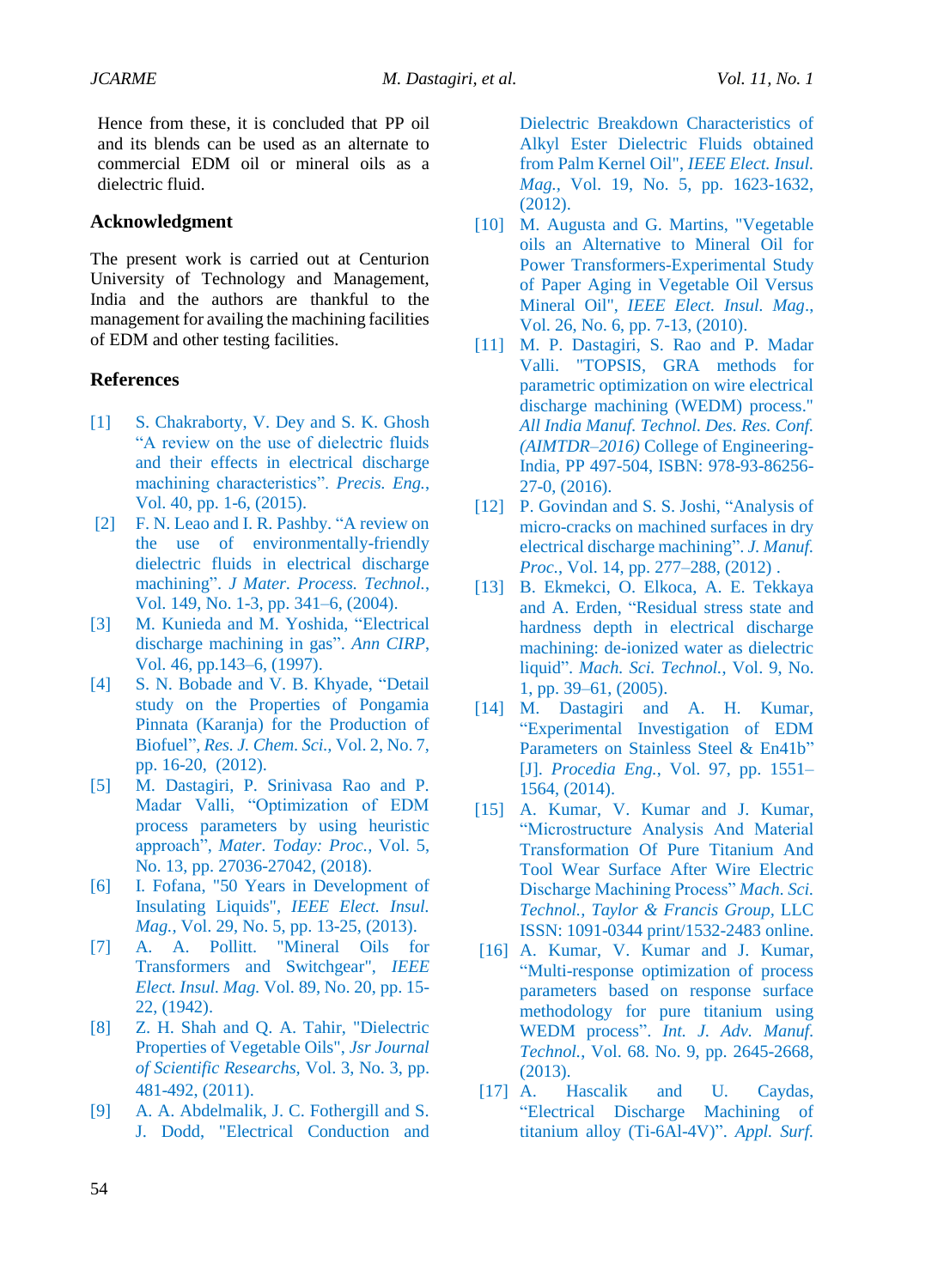*Sci.*, Vol. 253, No. 22, pp. 9007–9016, (2007).

- <span id="page-8-1"></span>[18] S. H. Lee and X. P. Li, "Study of the surface integrity of the machined work piece in the EDM of tungsten carbide". *J. Mater. Proc. Technol.*, Vol. 139, No. 1-3, pp. 315–321, (2003).
- [19] T. Sultan, A. Kumar and R. Dev Gupta, "Material Removal Rate, Electrode Wear Rate, and Surface Roughness Evaluation in Die Sinking EDM with Hollow Tool through Response Surface Methodology", *Int. J. Manuf. Eng.*, Vol. 2014, Article ID 259129, 16 pages.
- [20] C. H. C. Haron and A. Jawaid, "The effect of machining on surface integrity of titanium alloy Ti-6Al-4 V". *J. Mater. Proc. Technol.*, Vol. 166, No. 2, pp. 188– 192, (2005).
- [21] T. Sultan, A. Kumar and R. Dev Gupta, "Material Removal Rate, Electrode Wear Rate, and Surface Roughness Evaluation in Die Sinking EDM with Hollow Tool through Response Surface Methodology", *Int. J. Manuf. Eng.*, Vol. 2014, Article ID 259129, 16 pages.
- [22] B. Freedman, E. H. Pryde and T. L. Mounts, "Variables affecting the yield of Fatty Esters from Transesterified Vegetable Oils"; *J. Am. Oil. Chem. Soc.*, Vol. 61, No. 10, pp. 1638 – 43, (1984).
- [23] B. Freeman, R. O. Butterfield and E. H. Pryde, "Transesterification Kinetics of Soybean Oil", *J. Am. Oil. Chem. Soc.*, Vol. 63, No. 10, pp. 1375-1380, (1986).
- <span id="page-8-3"></span><span id="page-8-2"></span>[24] M. J. Haas, K. M. Scott and W. N. Marmer, "In situ Alkaline Transesterification: An Effective Method

for the Production of Fatty Acid Esters from Vegetable Oils", *J. Amer. Oil. Chem. Soc.,* Vol. 81, No. 1, pp. 83-89. (2004)

- [25] S. A. H. Rizvi and S. Agarwal. "An investigation on surface integrity in EDM process with a copper tungsten electrode." *Procedia CIRP,* Vol. 42, pp. 612-617, (2016).
- [26] M. Antar, P. Hayward, J. Dunleavey and P. Butler-Smith, "Surface integrity evaluation of modified EDM surface structure." *Procedia Cirp*, Vol. 68, pp. 308-312, (2018).
- [27] M. A. Younis, M. S. Abbas, M. A. Gouda, F. H. Mahmud and S. A. Abd Allah, "Effect of electrode material on electrical discharge machining of tool steel surface." *Ain Shams Eng. J.*, Vol. 6, No. 3, pp. 977-986, (2015).
- [28] M. A. R. Khan, M. M. Rahman, M. S. Rahman and M. D. Saifur Rahman. "Optimal set-up and surface finish characteristics in electrical discharge machining on Ti-5Al-2.5 Sn using graphite." *Perspect. Sci.* Vol. 8, pp. 440- 443, (2016).
- [29] C. Mascaraque-Ramirez and P. Franco. "Experimental study of surface finish during electro-discharge machining of stainless steel." *Procedia Eng.*, Vol. 132 pp. 679-685, (2015).
- <span id="page-8-4"></span><span id="page-8-0"></span>[30] F. Klocke, S. Schneider, L. Ehle, H. Meyer, L. Hensgen and A. Klink, "Investigations on surface integrity of heat treated 42CrMo4 (AISI 4140) processed by sinking EDM." *Procedia CIRP*, Vol. 42, 580-585, (2016).